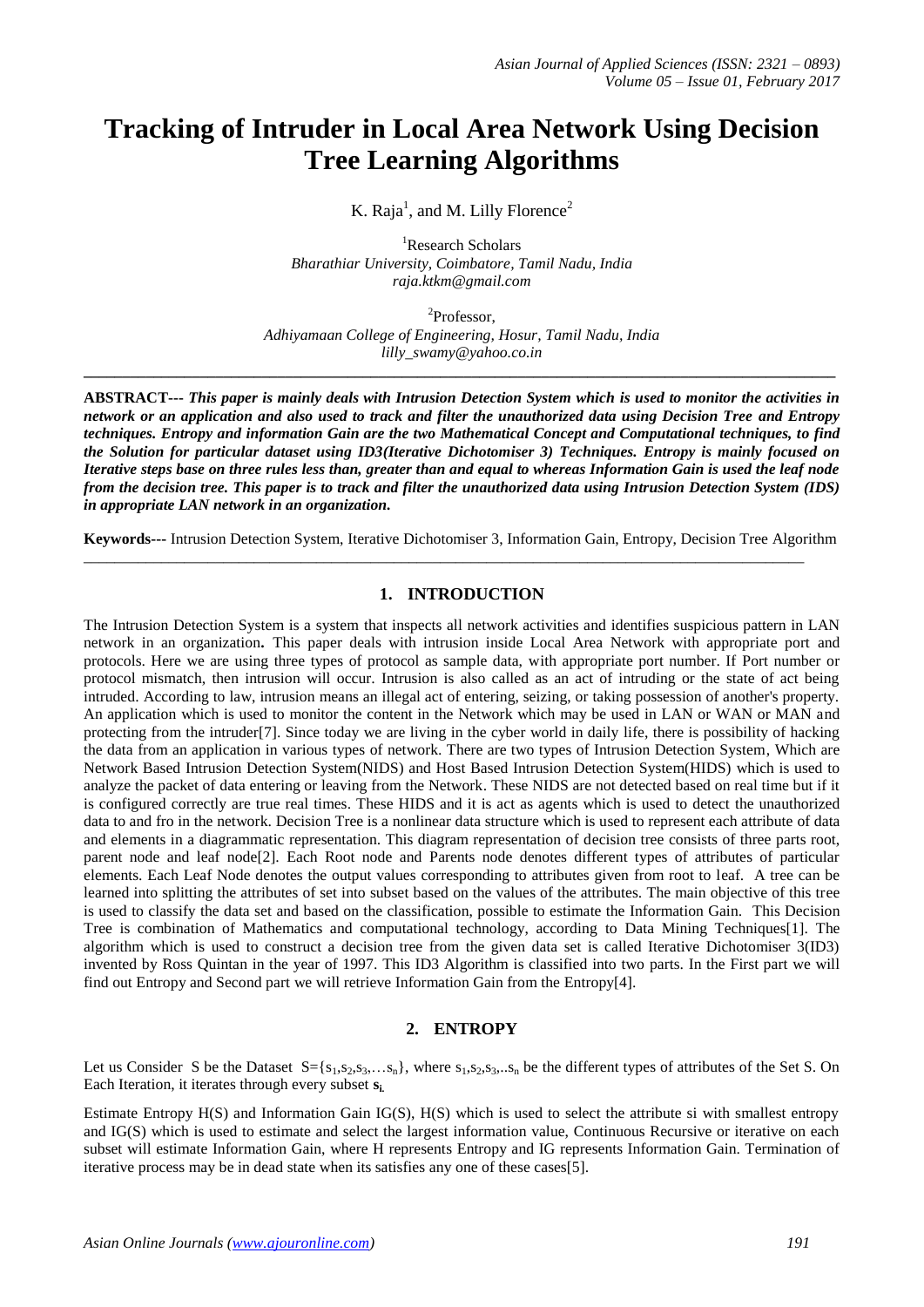Case 1: Each node will be labeled as leaf when every element in the subset belongs to class of same type.

- Case 2: Each node will be labeled as leaf when every element in subset belongs to most common class of same type.
- Case 3: Each node will be labeled as most common class of the super Set or Parent Set when no attributes found to be matched on the specific set of value related to appropriate attributes.

This Decision Tree (ID3) constructed by Terminal Node and Non Terminal Node. Each Node is labeled as final set then it is called Terminal Node. Each Node on which data can be Split based on the selected attributes is called Non Terminal Node[6].

## **3. DECISION TREE LEARNING ALGORITHMS**

The main objective of this algorithm is to detect the intrusion in the cyber world. Using Tree Learning algorithm, we can able to detect the intrusion with appropriate category.

The Process of Decision Tree Learning Algorithms as follows.

Let S, R be the Set which consist of the subset of  $s_1, s_2, s_3, \ldots s_i$  where  $s_1, s_2, s_3, \ldots s_i$  be the set of the attributes for a particular dataset.

Let R be the final Given Set which consist of two values whether it satisfies or not.

The Following Step to Estimate Entropy of H(S) and Information Gain IG(S).

- **Step 1:** Calculate the probability from the given Set R which Classified into two category Pyes (Probability with yes attributes) and Pno(Probability with no attributes) . Entropy (S)= -[(Pyes)Log2(Pyes)+(Pno)Log2(Pno)] --------------------(A)
- **Step 2:** Calculate the Iterative process of all given set of attributes from  $s_1, s_2, s_3, \ldots s_i$  such that E (Si) for all Subset Si from 1 to n attributes from the given set with Pyes and Pno ---------------------(B)
- **Step 3 :** Calculate the Information Gain IG( S) for the Given Set such that difference between equation (A)-(B).
- **Step 4:** Create Matrix with MXN such that records are in the form of the subset elements and Columns are classified into two categories. One is entropy value E(S) and Second One is Information Gain IG(S).
- **Step 5:** Decision can be taken with appropriate record based on Maximum value of the Information Gain.
- **Step 6:** Stop the Process.

## **4. ESTIMATION OF SAMPLE DATA**

The Mathematical Concept and Computational Methodologies are used to estimate Information Gain IG(S) from the decision tree using sample data set. Consider the Sample Data which Consist of Class A, Class B IP addresses, protocol, and port number which used to transfer file within an organization.

| Sl. No | <b>IP</b> Address     | <b>Protocol</b>  | Port Number | <b>Intruder</b> |
|--------|-----------------------|------------------|-------------|-----------------|
| 1      | $0.x.x.x$ (Class A)   | <b>SMTP</b>      | 25          | N <sub>0</sub>  |
| 2      | $128.x.x.x$ (Class B) | POP <sub>3</sub> | 1886        | <b>Yes</b>      |
| 3      | 56.x.x.x (Class A)    | <b>UDP</b>       | 1078        | Yes             |
| 4      | $190.x.x.x$ (Class B) | <b>UDP</b>       | 110         | N <sub>o</sub>  |
| 5      | $45.x.x.x$ (Class A)  | <b>SMTP</b>      | 25          | N <sub>0</sub>  |
| 6      | 146.x.x.x (Class B)   | <b>SMTP</b>      | 2013        | <b>Yes</b>      |
| 7      | $75.x.x.x$ (Class A)  | POP <sub>3</sub> | 1886        | <b>Yes</b>      |
| 8      | $147.x.x.x$ (Class B) | <b>UDP</b>       | 1093        | Yes             |
| 9      | $44.x.x.x$ (Class A)  | POP3             | 68          | N <sub>o</sub>  |
| 10     | $76.x.x.x$ (Class A)  | <b>SMTP</b>      | 25          | N <sub>0</sub>  |
| 11     | $172.x.x.x$ (Class B) | POP <sub>3</sub> | 1886        | <b>Yes</b>      |
| 12     | 98.x.x.x (Class A)    | <b>UDP</b>       | 110         | N <sub>o</sub>  |
| 13     | $165.x.x.x$ (Class B) | <b>SMTP</b>      | 1856        | Yes             |
| 14     | $166.x.x.x$ (Class B) | POP3             | 68          | N <sub>0</sub>  |

|  |  |  |  |  | Table: Sample data for an organization |
|--|--|--|--|--|----------------------------------------|
|--|--|--|--|--|----------------------------------------|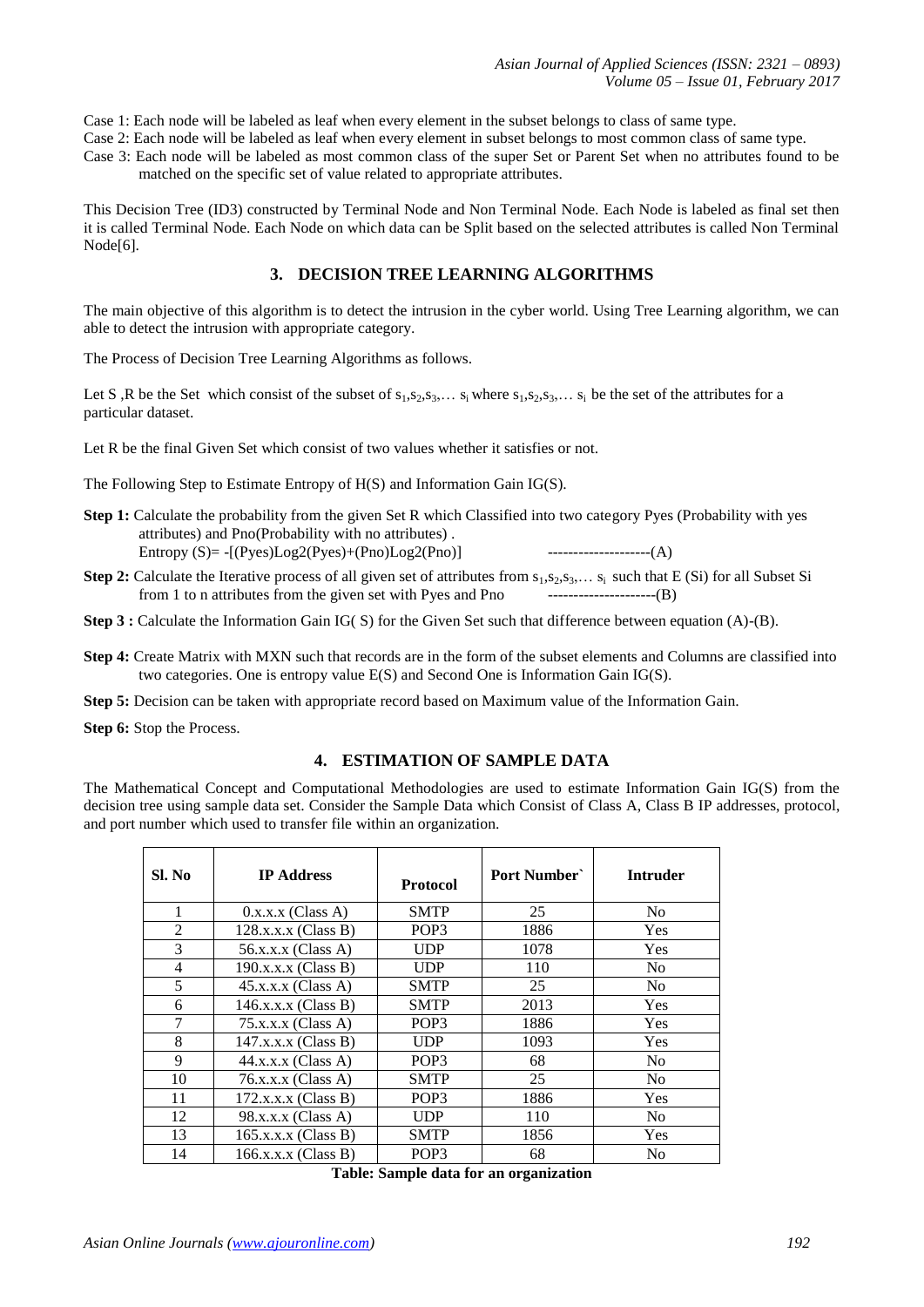#### STEP 1: Calculate Combination of intruder based on Yes and No Pyes(Probability of Yes)=7/13 Pno(Probability of No)=7/13 E(Start) =-[(Pyes)log2(Pyes)-(Pno)log2(Pno)] ------------------------(C)  $=$   $[(7/13)\log(27/13)-(7/13)\log(27/13)]$ <br>= -0.17456  $------(1)$

STEP 2: Consider the Specialty with different value port number 25,68,110 and other port number with combination of Pyes and Pno respectively

| E(P25)                                                                                                                                                                |                      |
|-----------------------------------------------------------------------------------------------------------------------------------------------------------------------|----------------------|
| Pyes(Probability of Yes)=3/5                                                                                                                                          |                      |
| Pno(Probability of No)=2/5                                                                                                                                            |                      |
| By Applying Equation (c)                                                                                                                                              |                      |
| $= - [(3/5)log2(3/5)+(2/5)log2(2/5)]$                                                                                                                                 |                      |
| $= -0.15653$                                                                                                                                                          | $------(2)$          |
| E(P68)                                                                                                                                                                |                      |
| Pyes(Probability of Yes)=2/5                                                                                                                                          |                      |
| Pno(Probability of No)= $3/5$                                                                                                                                         |                      |
| By Applying Equation (c)                                                                                                                                              |                      |
| $= - [(2/5)log2(2/5)+(3/5)log2(3/5)]$                                                                                                                                 |                      |
| $= -0.15653$                                                                                                                                                          | ---------------(3)   |
| E(P110)                                                                                                                                                               |                      |
| Pyes(Probability of Yes)=2/4                                                                                                                                          |                      |
| Pno(Probability of No)=2/4                                                                                                                                            |                      |
| By Applying Equation (c)                                                                                                                                              |                      |
| $= - [(2/4)log2(2/4)+(2/4)log2(2/4)]$                                                                                                                                 |                      |
| $= -0.1505$                                                                                                                                                           | $------(4)$          |
| E(Pother)                                                                                                                                                             |                      |
| Pyes(Probability of Yes)=7/14                                                                                                                                         |                      |
| Pno(Probability of No)=7/14                                                                                                                                           |                      |
| By Applying Equation (c)                                                                                                                                              |                      |
| $= - [(7/14)log2(7/14)+(7/14)log2(7/14)]$                                                                                                                             |                      |
| $= -0.1505$                                                                                                                                                           | --------------(5)    |
| To Calculate the Specialty By applying Equation 1,2,3,4,5 we get Entropy of Specialty<br>$E(New) = (3/14)*E(P25) + (2/14)*E(P68) + (2/14)*E(P110) + (7/14)*E(Pother)$ |                      |
| $=(3/14)*(-0.15653)+(2/14)*(-0.15653)+(2/14)*(-0.1505)+(7/14)*(-0.1505)$                                                                                              |                      |
| $= -0.15265$                                                                                                                                                          | --------------(6)    |
| $E(Port) = E(Start) - E(New)$                                                                                                                                         |                      |
| $= -(0.17456 + 0.15265)$                                                                                                                                              |                      |
| $= -0.32825$                                                                                                                                                          | -----------------(7) |

STEP 2: Consider the protocol such as SMTP, POP3 and UDP Protocol with combination of Probability of Yes and Probability of No respectively

| E(SMTP) |                                       |                   |
|---------|---------------------------------------|-------------------|
|         | Pyes (Probability of Yes)= $3/5$      |                   |
|         | Pno(Probability of No) $=2/5$         |                   |
|         | By Applying Equation (c)              |                   |
|         | $= - [(3/5)log2(3/5)+(2/5)log2(2/5)]$ |                   |
|         | $= -0.15653$                          | (8)<br>---------- |
| E(POP3) |                                       |                   |
|         | Pyes (Probability of Yes) $=2/5$      |                   |
|         | Pno(Probability of No)= $3/5$         |                   |
|         | By Applying Equation (c)              |                   |
|         | $= - [(2/5)log2(2/5)+(3/5)log2(3/5)]$ |                   |
|         |                                       |                   |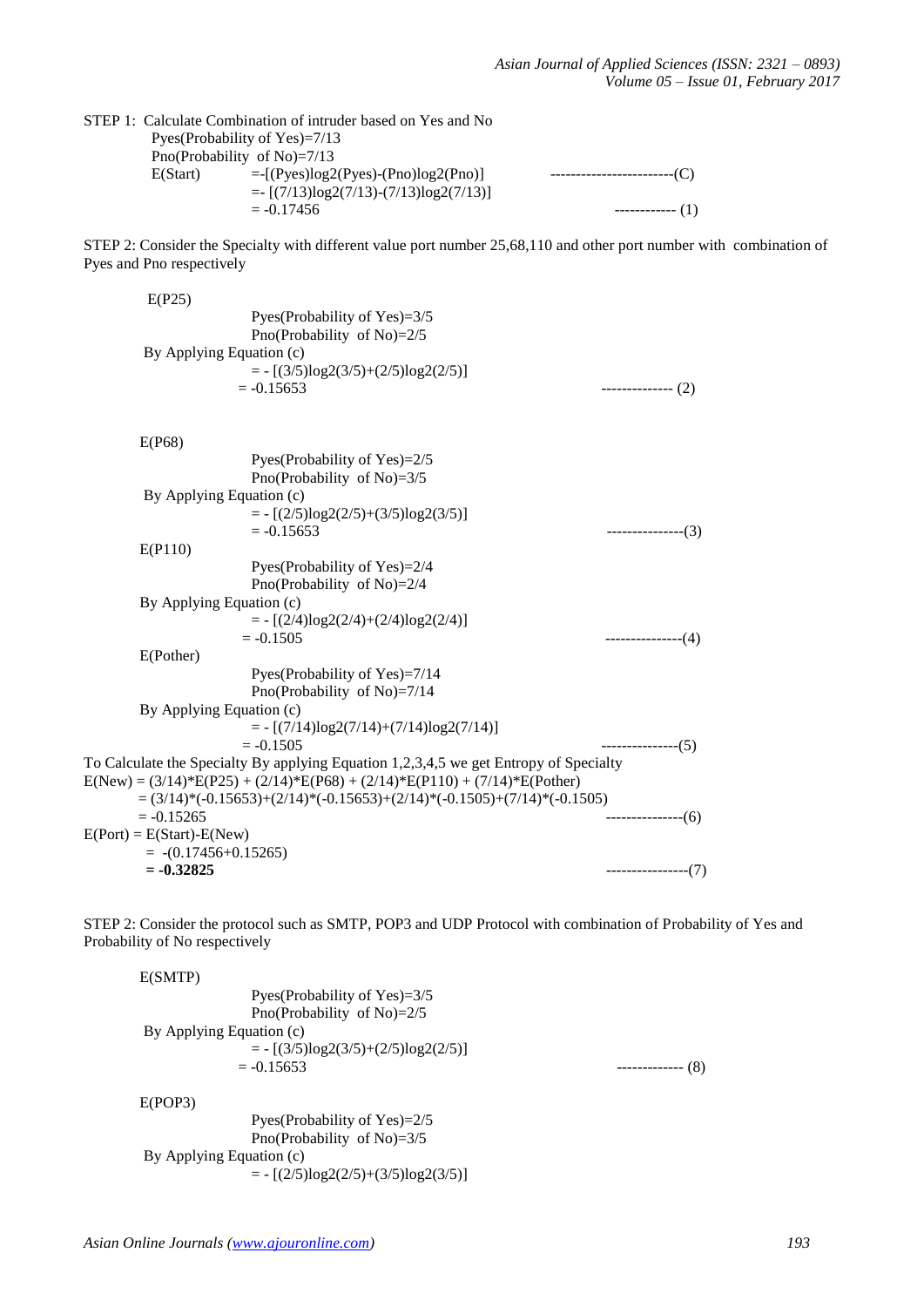| $= -0.15653$                                                                          | $------(9)$         |
|---------------------------------------------------------------------------------------|---------------------|
| E(UDP)                                                                                |                     |
| Pyes (Probability of Yes) $=2/4$                                                      |                     |
| Pno(Probability of No)= $2/4$                                                         |                     |
| By Applying Equation (c)                                                              |                     |
| $= - [(2/4)log2(2/4)+(2/4)log2(2/4)]$                                                 |                     |
| $= -0.1505$                                                                           | ---------------(10) |
| E(Fault)                                                                              |                     |
| Pyes (Probability of Yes) $=7/14$                                                     |                     |
| Pno(Probability of No)= $7/14$                                                        |                     |
| By Applying Equation (c)                                                              |                     |
| $= - [(7/14)log2(7/14)+(7/14)log2(7/14)]$                                             |                     |
| $= -0.1505$                                                                           | --------------(11)  |
| To Calculate the Specialty By applying Equation 8,9,10,11 we get Entropy of Specialty |                     |
| $E(New) = (3/14)*E(SMTP) + (2/14)*E(POP3) + (2/14)*E(UDP) + (7/14)*E(Fault)$          |                     |
| $=(3/14)*(-0.15653)+(2/14)*(-0.15653)+(2/14)*(-0.1505)+(7/14)*(-0.1505)$              |                     |
| $= -0.15265$                                                                          | --------------(12)  |
| $E(Protocol) = E(Start) - E(New)$                                                     |                     |
| $= -(0.17456 + 0.15265)$                                                              |                     |
| $= -0.32825$                                                                          | $------(13)$        |

STEP 3: Consider the Class A and Class B IP Address with combination of Pyes and Pno respectively

Specialty based on transfer

| E(Class A)                                          |                            |
|-----------------------------------------------------|----------------------------|
| Pyes (Probability of Yes) $=2/7$                    |                            |
| Pno(Probability of No)= $5/7$                       |                            |
| By Applying Equation (c)                            |                            |
| $= - [(2/7) \log(2(2/7) + (5/7) \log(2(5/7))]$      |                            |
| $= -0.17816$                                        | $---------(14)$            |
| E(Class B)                                          |                            |
| Pyes (Probability of Yes)= $5/7$                    |                            |
| Pno(Probability of No)= $2/7$                       |                            |
| By Applying Equation (c)                            |                            |
| $= - [(5/7) \log 2 (5/7) + (2/7) \log 2 (2/7)]$     |                            |
| $= -0.17816$                                        | ----------------(15)       |
| To Calculate Entropy E(class) by equation 14,15     |                            |
| $E(transfer) = (7/14)E(Class A) + (7/14)E(Class B)$ |                            |
| $=(7/14)*(-0.17816) + (7/14)*(-0.17816)$            |                            |
| $= -0.17816$                                        | $------(16)$               |
| $E(Class) = E(Start) - E(New)$                      |                            |
| $= -(0.17456 + 0.17816)$                            |                            |
| $= -0.35272$                                        | --(17)<br>---------------- |
|                                                     |                            |

## **5. EXPECTED OUTCOME**

To Calculate Information Gain, Subtract the equation 07, 13 and 17 from equation 1 we will get the following table with the appropriate values

|                   | Entropy    | Information gain |
|-------------------|------------|------------------|
| <b>IP</b> address | $-0.17816$ | $-0.35272$       |
| Protocol          | $-0.15265$ | $-0.32825$       |
| Port Number       | $-0.15265$ | $-0.32825$       |

From the Table we conclude that Information Gain should be Maximum to be taken into account for our decision tree. So According to our sample table, decision should be taken only port number or protocol rather than IP address.